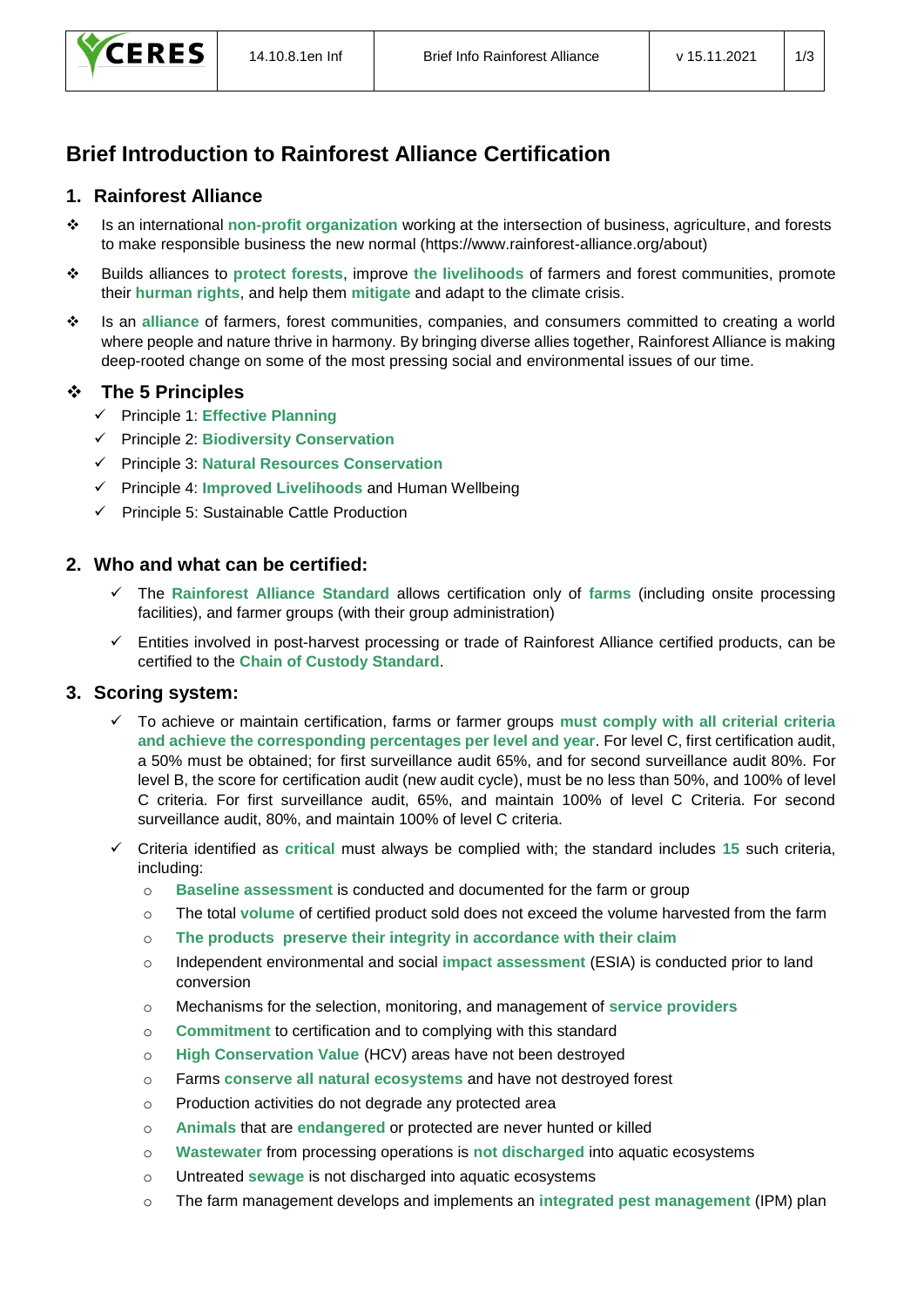

- o The use of substances included in the SAN List of **Prohibited Pesticides** is prohibited
- $\circ$  Pesticide application by aircraft complies with SAN requirements for aerial fumigation
- o Crops covered by the SAN certificate scope do not consist of genetically modified organisms (**GMOs**)
- o Farms do not use human sewage in production or processing activities
- o All forms of **forced**, compulsory, or slave **labor** are prohibited
- o Workers are treated **respectfully**
- o All forms of **discrimination** in labor are prohibited
- o Workers have the right to establish and join **worker organizations** of their own free choice
- o All workers receive no less than the legal **minimum wage**
- o The worst forms of **child labor** are prohibited
- o **Young workers** are contracted only under compliance of national regulations
- o Respect **workers benefits**
- o **Complaints** or grievance **mechanisms** to protect workers' rights
- o **Regular working hours** of all workers do not exceed 48 hours per week
- o All **overtime** is voluntary
- o Access to **potable water** for workers
- o **Housing** conditions
- o **Occupational Health and Safety** (OHS) plan
- o Functional **Personal Protective Equipment** is provided to workers
- o **Training** for personnel in charge of handling **chemicals**
- o Bathing facilities are provided to all handlers of pesticides
- o Rights of **pregnant** and **nursing** women
- o **Legitimate right** to use the **land**
- o Application of free, prior and informed consent (FPIC), when needed.
- For **farmer groups**, the following additional critical criteria apply:
	- o Keeping of **enrollment records** of all members
	- o Evaluation of **members' conformance** with this SAN standard
	- o Group **governance** structure
	- o **Agreements** with all group members
	- o **Training plan** for farm members
	- o Mechanism for non-discriminatory calculation and **distribution of revenues** to its group members
	- o **Plan** to provide access to **health care** and basic **education**
	- $\circ$  The group administrator facilitates the planning process for its members through training

#### **4. Procedures:**

- → **Application** submitted
- → CERES provides **information** and submits a **quote**
- $\rightarrow$  For applicants who are already certified by another certifying agency, both the applicant and CERES inform the current agency to initiate the **certification transfer**
- → **Contract** is signed
- → Farm or organisation submits "RFA **Management Plan**"
- $\rightarrow$  CERES asks for a **deposit** (advance payment)
- → CERES sends a link for application/ **registration** in the RA database (Salesforce)
- → **Audit plan** is submitted (latest 5 days before audit)